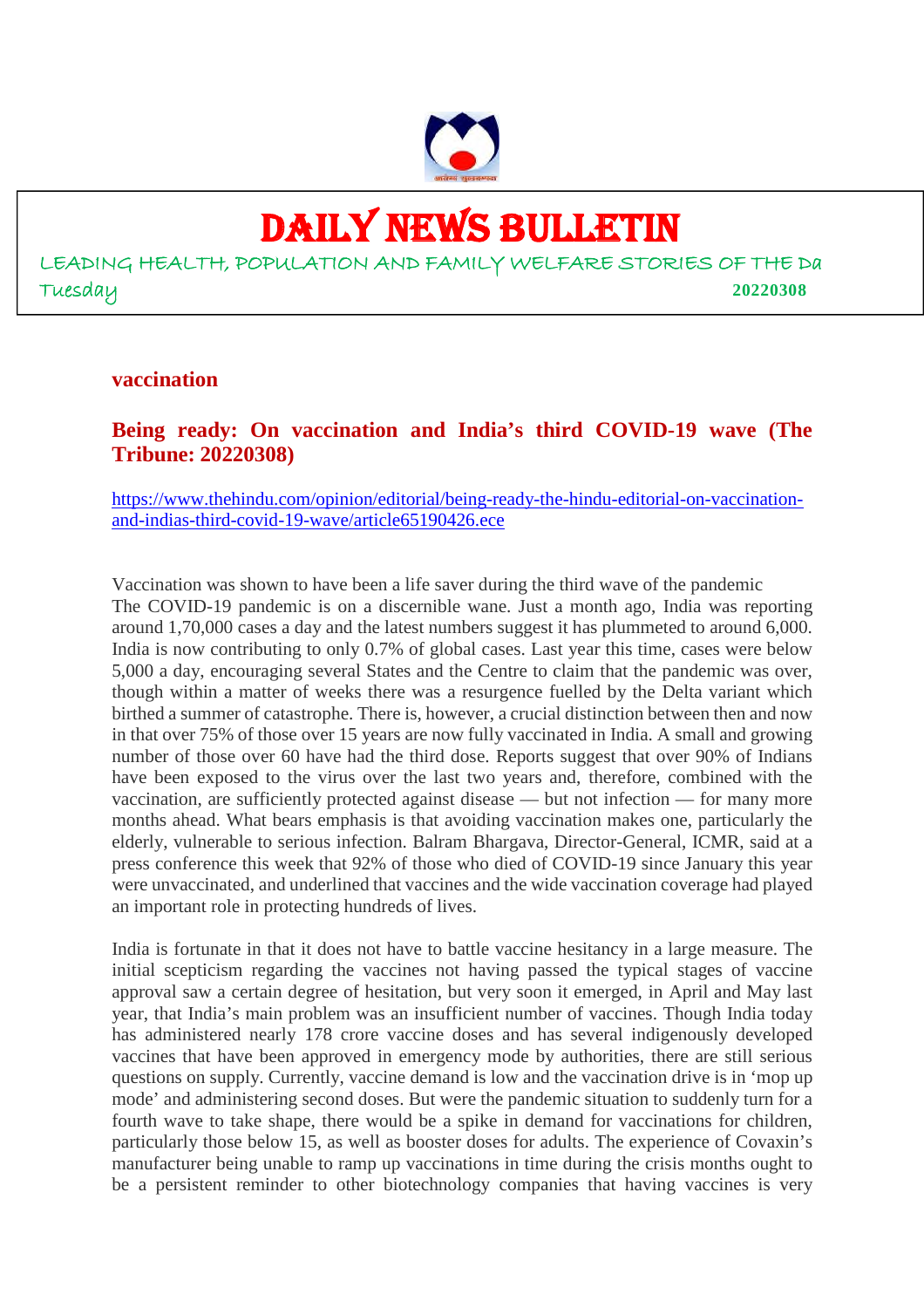different from being ready with a seamless supply chain. The Indian government has still not made public a timeline for when vaccines from Biological E, Gennova and Zydus Cadila will be practically available for mass use. Though the world is occupied with a different crisis, India must not let its guard down and should insist on companies being ready with a measurable timeline.

## **Pandemic**

## **Care informed by data: On children orphaned by the pandemic (The Tribune: 20220308)**

https://www.thehindu.com/opinion/editorial/care-informed-by-data-the-hindu-editorial-onchildren-orphaned-by-the-pandemic/article65187592.ece

India must pursue schemes for rehabilitation of children orphaned by the pandemic

Numbers can often be hustled to tell many tales; but it is the story that is picked on the basis of the desire to do what is morally right that sets the course for meaningful action. The recent Lancet estimates of COVID-19-associated orphanhood, which put the number at over 19 lakh children orphaned as a result of COVID-19, has raised India's hackles. The Lancet study generated numbers based on modelling, and therefore only estimates and not actual numbers are available. Globally, it estimated that 52 lakh children had been rendered orphans by the pandemic. The study, in its original period, March 1, 2020 to April 30, 2021 was revised, with updates based on excess mortality and fertility data used to model increases in estimates of COVID-19- associated orphanhood between May 1 and October 31, 2021 for 21 countries. Orphanhood was defined as the death of one or both parents; or the death of one or both custodial grandparents. The authors claimed their findings showed that numbers of children orphaned by COVID-19 had almost doubled in six months compared with the data after the first 14 months of the pandemic. India has objected strongly to the estimate of 19 lakh, terming it as "sophisticated trickery intended to create panic among citizens". As per data collected by the National Commission for Protection of Child Rights and collated on the Bal Swaraj portal, the number of children orphaned during COVID-19 in India was far lower, at 1.53 lakh.

While the study does include revised estimates for all the nations, the message that it seeks to convey is the absolute urgency with which governments must incorporate childcare into any COVID-19 management programme. The state should proactively draw such children into the umbrella of care to save them from numerous adversities — poverty, violence, destitution, and lack of access to education and health care. The Indian government, to its credit, announced a grand plan of support for children forced into orphanhood by COVID-19. Many States announced rehabilitation plans, including provisions for adoption, foster care, education and health care; some admittedly more progressive than others, but the momentum was certainly built up in the country. It is time to update the status of such programmes, and information on the number of cases where intervention has occurred, and where it is pending, must be put out in the public realm. Well begun is half done, but the Centre and the States must expand efforts. The Government would do well to allow interventions for children to be informed by a 'whole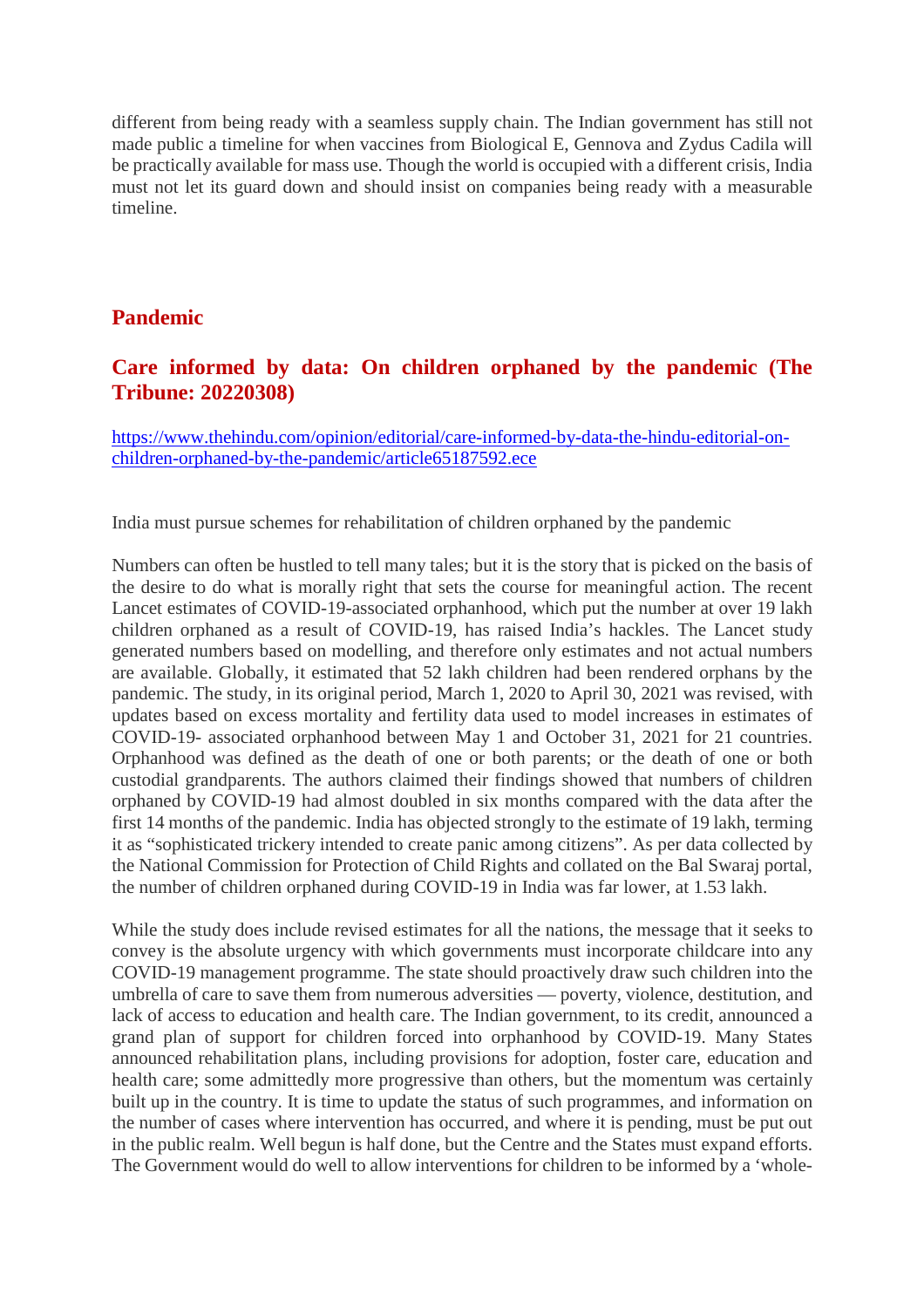life" care paradigm, and fresh data from time to time, especially in a pandemic that is not only rapidly evolving, but by all accounts, is nowhere near ending.

#### **Global health disasters**

## **WHO's pandemic treaty to prevent future global health disasters (The Tribune: 20220308)**

https://www.thehindu.com/news/international/explained-whos-pandemic-treaty-to-preventfuture-global-health-disasters/article65144675.ece

The World Health Organisation building in Geneva. File The World Health Organisation building in Geneva. File | Photo Credit: Reuters

The COVID-19 pandemic has exposed the deep cracks in global health systems, and members of the World Health Organisation are now working towards being better prepared for any similar disasters in the future.

The story so far: Members of the World Health Organisation (WHO) held the first round of negotiations towards the pandemic treaty on February 24, 2022. The meeting was aimed at agreeing on ways of working and timelines for a "convention, agreement or other international instrument" to prevent further pandemics and to improve the preparedness and response in case of its occurrence.

#### What is the pandemic treaty?

In December 2021, the World Health Assembly agreed to start a global process to draft the pandemic treaty. The need for an updated set of rules was felt after the COVID-19 pandemic exposed the shortcomings of global health systems. The Health Assembly adopted a decision titled "The World Together" at its second special session since it was founded in 1948.

Under the decision, the health organisation established an intergovernmental negotiating body (INB) to draft and negotiate the contents of the pandemic treaty in compliance with Article 19 of the WHO Constitution.

The pandemic treaty is expected to cover aspects like data sharing and genome sequencing of emerging viruses and equitable distribution of vaccines and drugs and related research throughout the world. Solutions to the COVID-19 pandemic have seen an inequitable distribution of vaccines so far, with poorer countries at the mercy of others to receive preventive medication. Most countries have followed the "me-first" approach which is not an effective way to deal with a global pandemic, WHO Director-General Dr. Tedros Adhanom Ghebreyesus said in a statement.

The European Union (EU) also wants a ban on wildlife markets to be included in the treaty. A widely-accepted theory points that the novel coronavirus may have jumped from animals to humans in a wildlife market of China.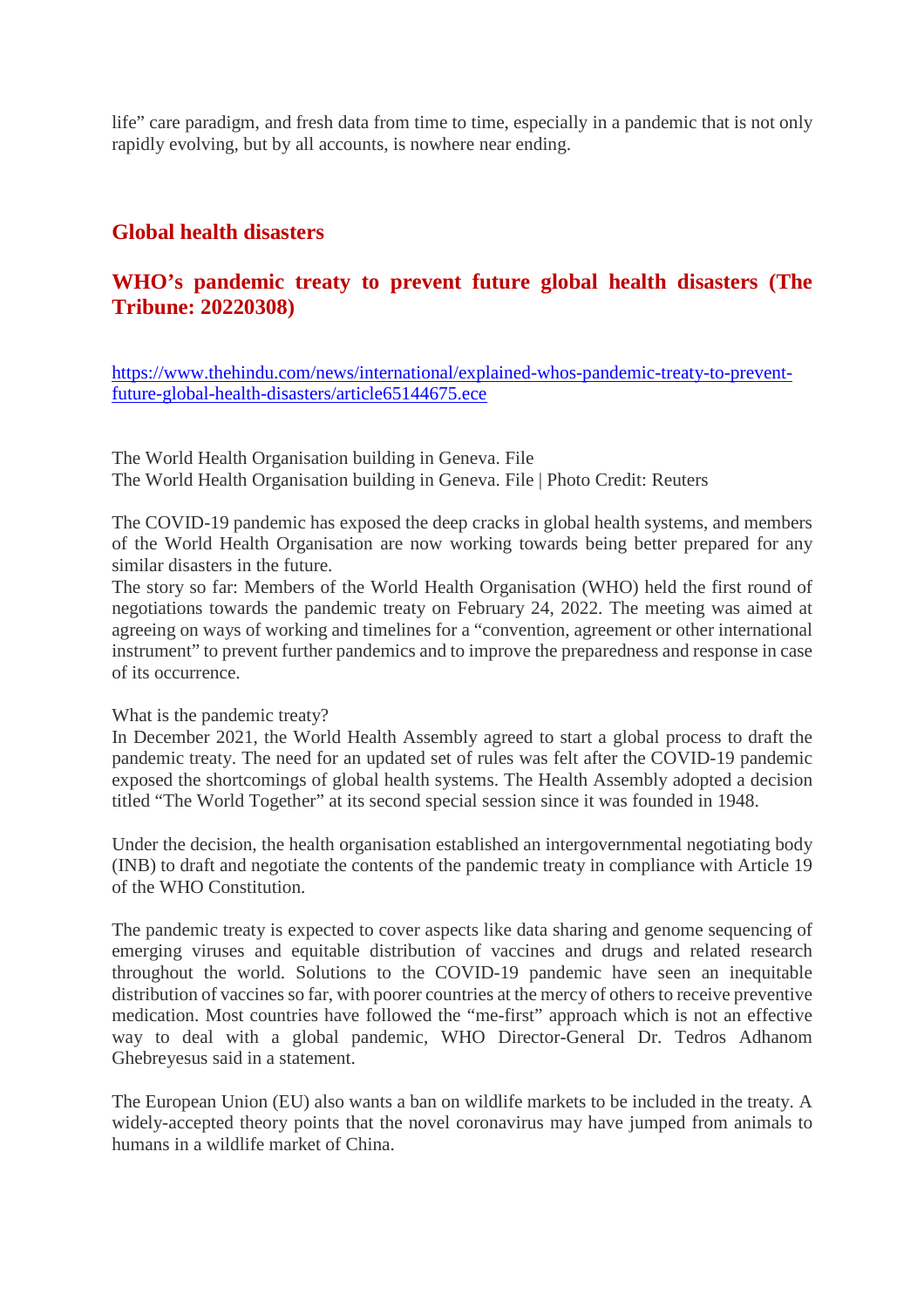While the EU wants the treaty to be legally binding, the U.S., Brazil and India have expressed reservations about the same. The legal nature of the treaty is yet to be defined.

What is Article 19 of the WHO Constitution?

Article 19 of the WHO Constitution gives the World Health Assembly the authority to adopt conventions or agreements on matters of health. A two-third majority is needed to adopt such conventions or agreements.

The WHO Framework Convention on Tobacco Control was set up under Article 19 and it came into force in 2005.

What has been the impact of the COVID-19 pandemic so far?

More than 437 million COVID-19 cases have been globally reported so far, and more than 5.9 million people have lost their lives. In India, over 34 million cases have been reported so far. Death toll stands at over five lakh.

Coronavirus live | New COVID-19 cases below 100 in Chennai after three months What is the timeline of the treaty?

The INB held its first meeting on February 24, 2022. The second meeting, where the members are expected to discuss the progress on a working draft, is scheduled to be held by August 1, 2022. A progress report is expected to be delivered to the 76 th World Health Assembly in 2023, and its outcome will be submitted to the 77 th World Health Assembly in 2024 for consideration. Intermittent public hearings are also planned.

In December 2021, the World Health Assembly adopted a decision titled "The World Together" at its second special session since it was founded in 1948.

Under the decision, the health organisation established an intergovernmental negotiating body (INB) to draft and negotiate the contents of the pandemic treaty in compliance with Article 19 of the WHO Constitution.

The pandemic treaty is expected to cover aspects like data sharing and genome sequencing of emerging viruses and equitable distribution of vaccines and drugs and related research throughout the world.

Most countries have followed the "me-first" approach which is not an effective way to deal with a global pandemic, WHO Director-General Dr. Tedros Adhanom Ghebreyesus said in a statement.

#### **vaccination programme**

## **Explained | India's vaccination programme for minors (The Tribune: 20220308)**

https://www.thehindu.com/sci-tech/health/indias-vaccination-programme-forminors/article38046602.ece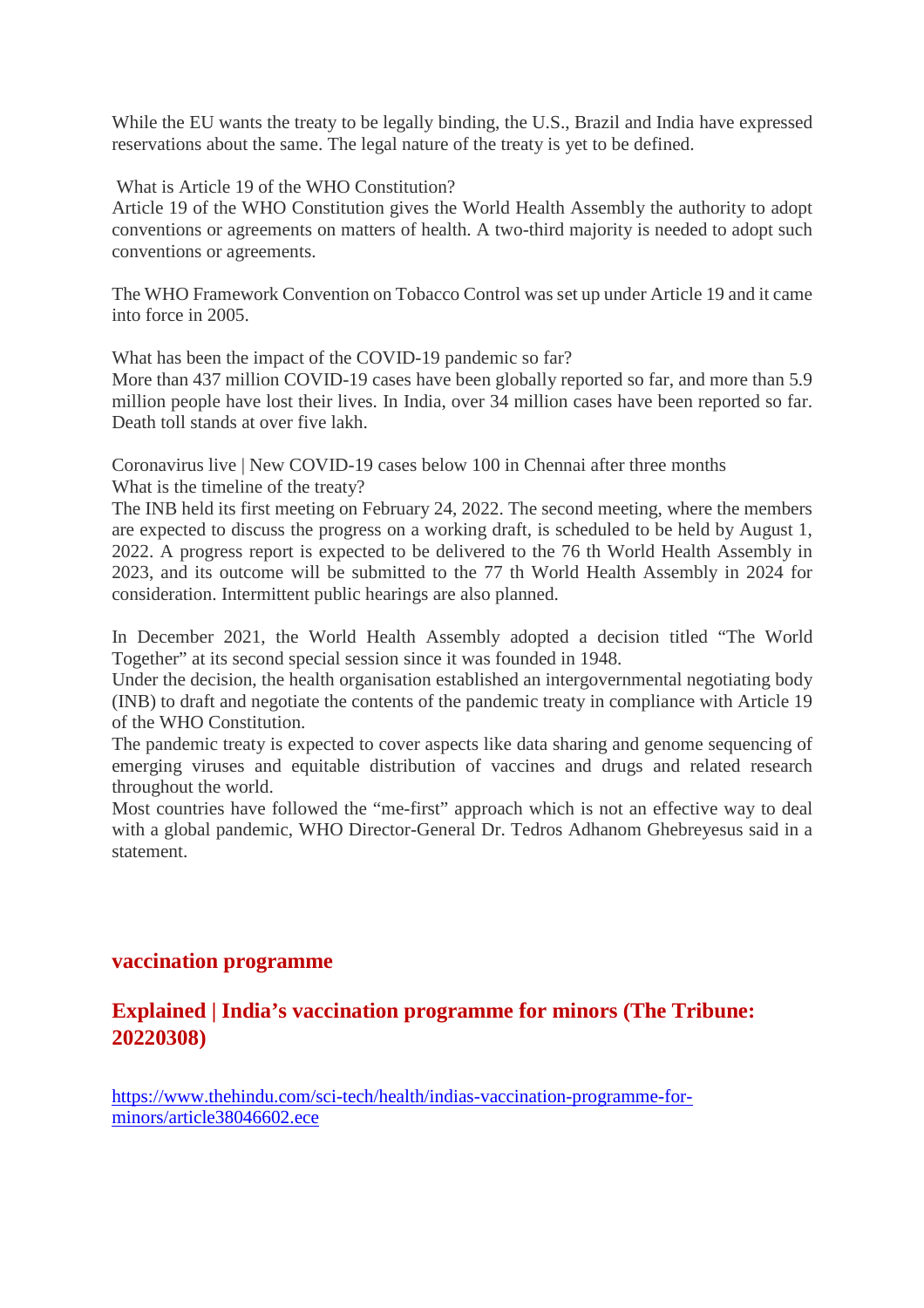What is the status of clinial trials on those aged below 18 years? Which other countries have approved COVID vaccinations for children?

The story so far : Prime Minister Narendra Modi announced that beginning January 3, vaccines would be available for those who are 15 years of age . Boosters would also be available for health-care workers, frontline workers and those over 60 with co-morbidities on a doctor's prescription.

## **Brachial plexus**

#### **After sustaining brachial plexus injury, youth regains near-normal movement (The Hindu: 20220308)**

https://www.thehindu.com/news/cities/chennai/after-sustaining-brachial-plexus-injury-youthregains-near-normal-movement/article65087762.ece

Arumuga Kamalesh, 19, who underwent surgery for brachial plexus injury, with the doctors of the Tamil Nadu Government Multi Super Speciality Hospital in Chennai. Arumuga Kamalesh, 19, who underwent surgery for brachial plexus injury, with the doctors of the Tamil Nadu Government Multi Super Speciality Hospital in Chennai.

The 19-year-old State-level gymnast from Madurai suffered shoulder dislocation twice A 19-year-old gymnast, who sustained a left brachial plexus injury, regained near-normal movement in five months after undergoing surgery at the Tamil Nadu Government Multi Super Speciality Hospital (TNGMSSH). Doctors of the Department of Hand and Reconstructive Microsurgery of the hospital performed neurolysis and nerve transfer that was followed by physiotherapy to help him regain full range of motion.

Arumuga Kamalesh, a resident of Madurai, was a State-level gymnastic champion. He sustained a shoulder dislocation during practice in November 2020. Though his coach had reduced the dislocation, he again suffered a dislocation while carrying a pot of water, R. Sridhar, associate professor of the department, said.

#### Surgery went wrong

He sought treatment at a private hospital where an arthroscopy surgery was performed. "He had sustained nerve injury during the shoulder dislocation. The surgery worsened it. He had a brachial plexus injury. Three nerves in the neck and thoracic spine segment were affected and two were functional. He took up physiotherapy and exercises for eight months but his condition did not improve," he said.

In August 2021, he came to TNGMSSH where doctors evaluated him and suggested surgery. A surgery for nerve transfer was performed on September 1. "We performed neurolysis and nerve transfer (Oberlin I and Somsak procedure) in which we joined the branches of the two functioning nerves to the three affected nerves," he said.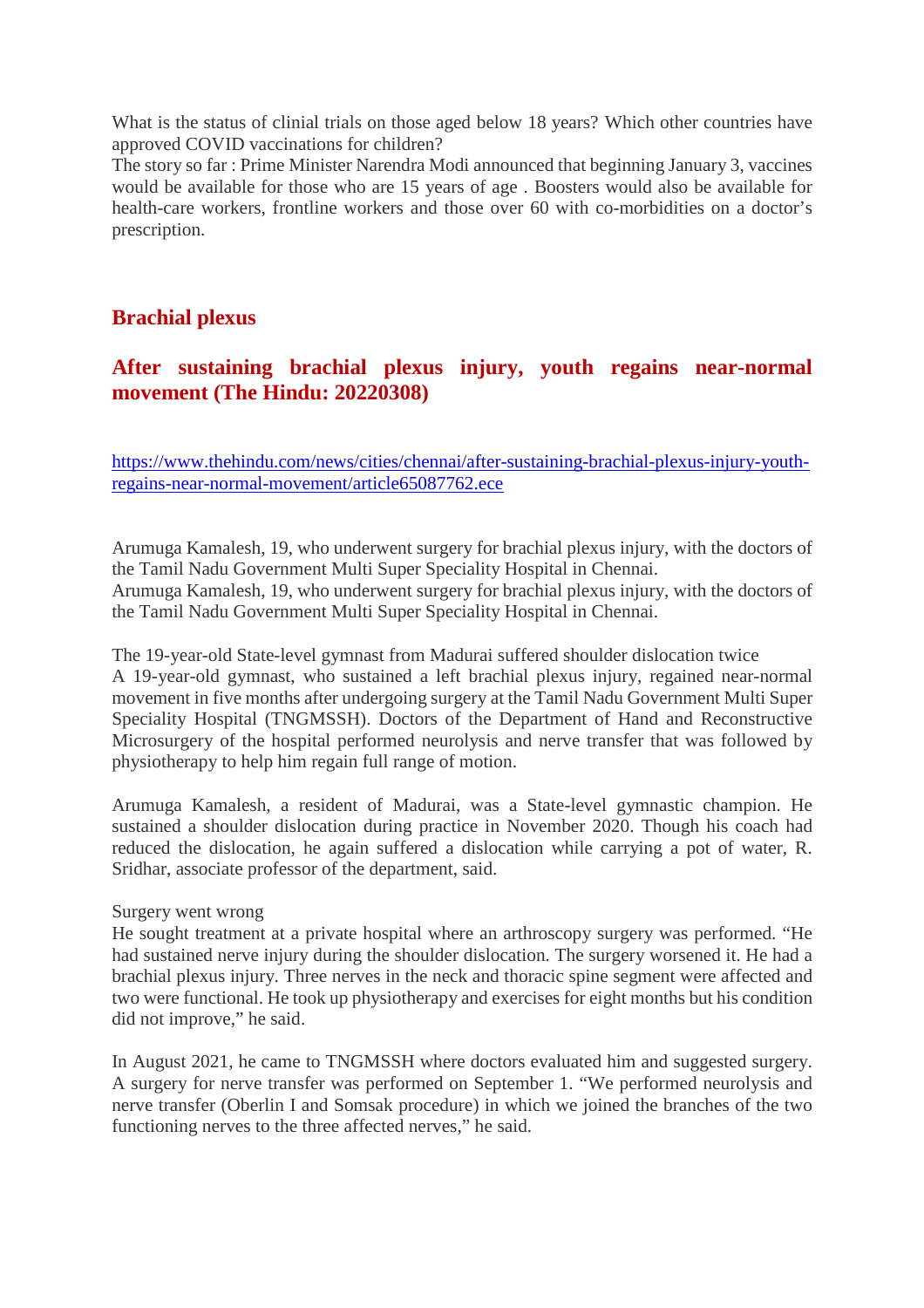There was significant improvement post-surgery, he said. "He followed up on physiotherapy and exercises, and in five months has regained near normal movement. We have advised him to go slowly and not to be hasty, and take up graded exercises," Dr. Sridhar said.

On follow-up, doctors saw that he had regained near-normal movement. He would require physiotherapy for five to six more months, he said. The entire procedure was covered under the Chief Minister's Comprehensive Health Insurance Scheme.

Dr. Sridhar along with G. Karthikeyan of the department of Hand and Reconstructive Microsurgery performed the surgery. Apart from them, Magesh and L. Parthasarathy of the Department of Anaesthesiology were part of the team.

Dr. Sridhar said that such brachial plexus injuries were common in two-wheeler accidents and need to be recognised as such properly.

# **Covid infection**

# **Can drinking cow milk help fight Covid infection? (The Hindu: 20220308)**

https://www.tribuneindia.com/news/health/can-drinking-cow-milk-help-fight-covidinfection-375817

Cow milk contains proteins with virus inhibiting properties that can help prevent Covid from replicating in a person's body and cause infection, says study

Cow milk contains proteins with virus inhibiting properties that can help prevent Covid-19 from replicating in a person's body and cause infection, according to a study.

The protein lactoferrin is found in the milk of most mammals.

Researchers from the University of Michigan found that bovine lactoferrin, from cow milk, has bioactive characteristics against many microbes, viruses, and other pathogens.

It has also been found to inhibit SARS-CoV-2 infection under experimental conditions by blocking the ability of the virus to enter target cells, as well as by supporting cells' antiviral defense mechanisms.

"Bovine lactoferrin has shown antiviral activity in human clinical trials," said lead investigator Jonathan Sexton, from the varsity's Department of Internal Medicine.

"For example, orally administered bovine lactoferrin has been shown to improve the severity of viral infections, including rotavirus and norovirus. Given the broad antiviral efficacy and safety, minimal side effects, and commercial availability of bovine lactoferrin, several review papers have suggested using it as a preventive or post-exposure treatment for SARS-CoV-2 infection," he added.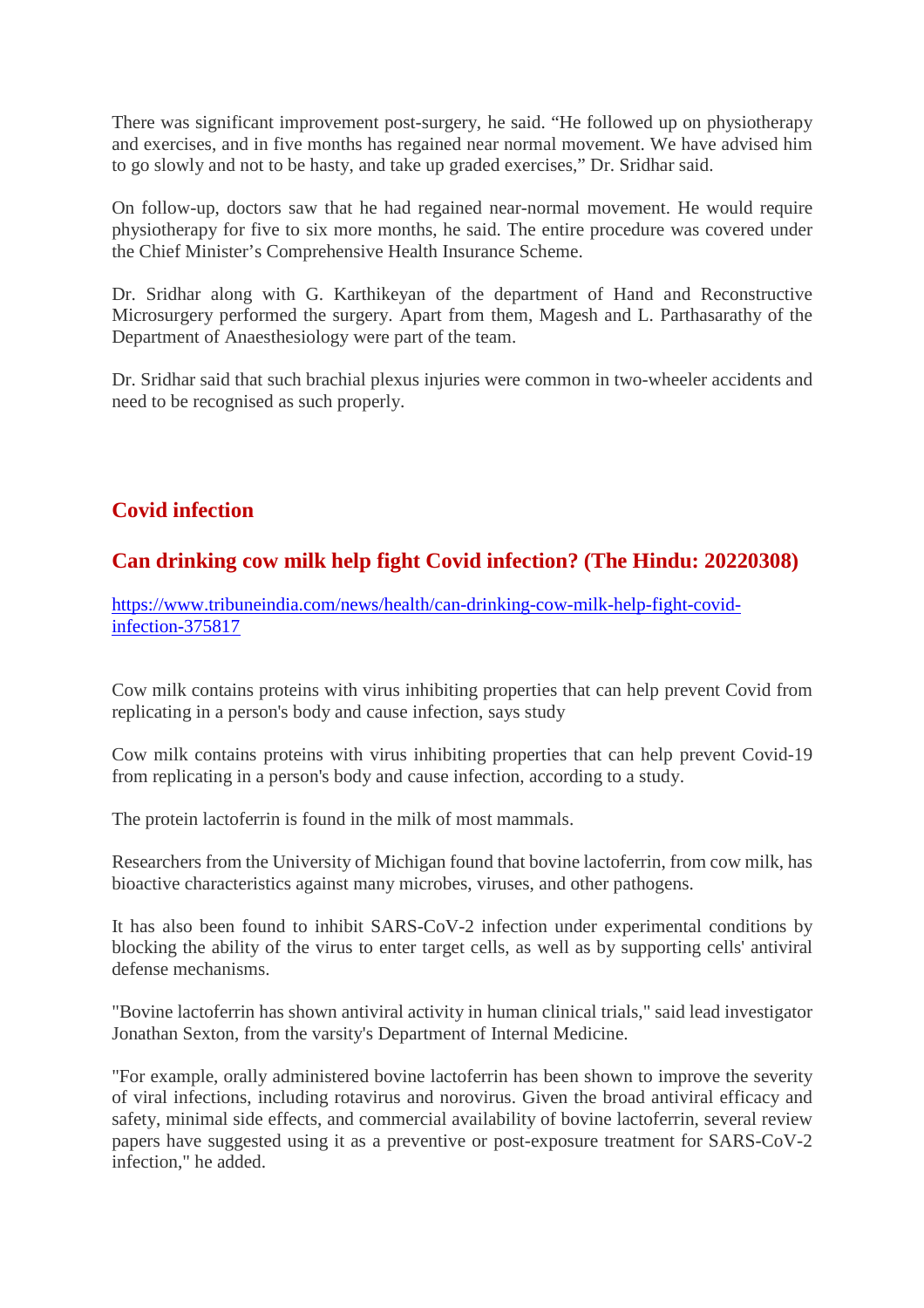The findings are detailed in the Journal of Dairy Science.

With the goal of improving clinical relevance and translatability, the team tested bovine lactoferrin against some of the most common SARS-CoV-2 variants of concern from around the world, including the WA1 variant representative of the US outbreak in 2020, the B.1.1.7, B.1.351, and P.1 variants, and the Delta variant.

"Each of these variants includes modifications to the SARS-Cov-2 spike protein that reduce the efficacy of newly produced vaccines. Furthermore, each of these strains shows reduced neutralisation by vaccination sera," Sexton explained.

A key benefit of the broad antiviral efficacy of lactoferrin is its potential for the prevention or treatment of emerging diseases.

"This is especially important when there are limited treatment options, or when the treatment options are too costly for widespread use. An orally available therapeutic that covers emerging strains would be ideal for treating SARS-CoV-2 in areas without widespread vaccination or if new strains escape the vaccine," Sexton said.

## **Happy International Women's Day 2022: Happy International Women's Day 2022: Wishes Images, Whatsapp Messages, Status, Quotes and Greetings (The Indian Express: 20220308)**

https://indianexpress.com/article/lifestyle/happy-international-womens-day-2022-wishesimages-whatsapp-messages-status-quotes-and-greetings-7785703/

Happy International Women's Day 2022 Wishes Images, SMS, Messages, Status: This special day is celebrated annually on March 8 to raise awareness about gender equality and women empowerment

Happy Women's Day 2022 Wishes Images: Happy Women's Day. (Designed by Gargi Singh) Happy International Women's Day 2022 Wishes Images, Messages, Status, Photos, Quotes: Every year, March 8 is celebrated as International Women's Day across the world to promote women's rights and honour their achievements across the political, economic, social and cultural spheres. The origins of International Women's Day can be traced back to the many socialist movements witnessed in the early 20th century.

Adopted by the United Nations in the year 1977 and aided by the second and third waves of Feminism, this day is a reminder of the grit and determination of women all across the world.

Subscribe Now: Get Express Premium to access the best Election reporting and analysis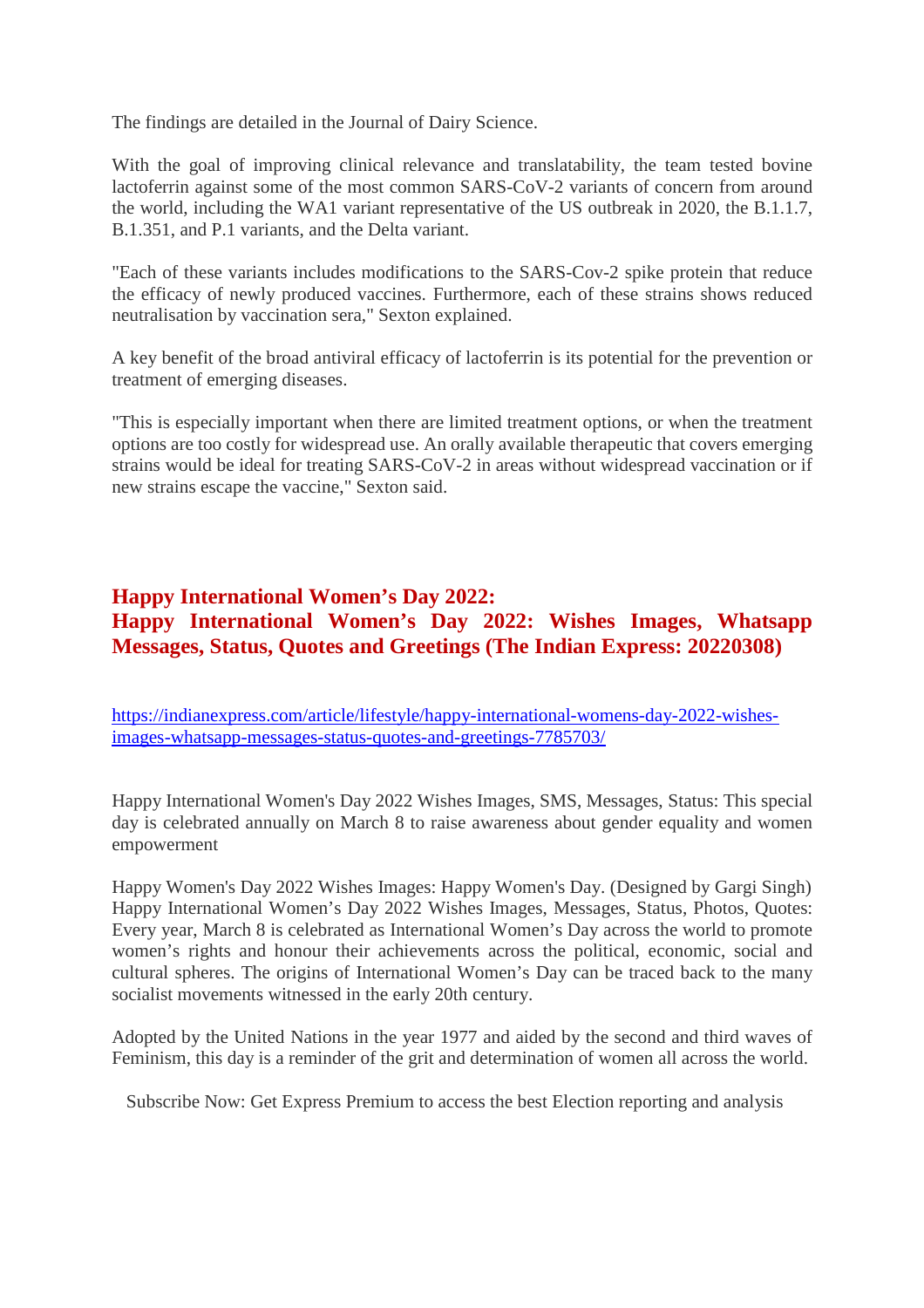Over the years, the UN has celebrated the day on the basis of different themes centered on women's rights and issues. The theme for International Women's Day 2022 is, "Gender equality today for a sustainable tomorrow."

women's day, women's day 2020, happy womens day, happy womens day 2020, happy women's day, happy women's day 2020, women's day images, women's day wishes images, happy women's day images, happy women's day quotes, happy women's day status, happy womens day quotes, happy womens day messages, happy womens day status, international women's day, international women's day quotes, happy international women's day, happy international women's day quotes, happy international women's day status, happy womens day sms, happy womens day wallpapers, happy women's day messages, happy women's day sms, happy women's day quotes Happy Women's Day 2022 Wishes Images, Quotes: Happy Women's Day. (Designed by Gargi Singh)

\*There is no force more powerful than a woman's determination to rise.

Also Read |This International Women's Day, let's break the burnout cycle \*The question isn't who's going to let me; it's who is going to stop me.

Happy International Women's Day 2022 Wishes: "She believed she could, so she did." (Photo: Pixabay/ Designed by Gargi Singh)

\*Happy Women's Day. I wish you all my luck. May the universe conspire to make things happen for you.

ALSO READ |International Women's Day 2022 Quotes: Inspirational and motivational Women's Day quotes

\*Always keep your face forward to the sunshine with pride and dignity. Happy Women's Day 2021.

Happy International Women's Day 2022 Wishes: "Where there is a woman, there is magic." \* To tell a woman everything she cannot do is to tell her what she can!

Also Read |Towards a gender-sensitive post-pandemic world \*Having you in my life makes me grateful and inspired every day! Happy Women's Day

Happy International Women's Day 2022 Wishes: Little girls with dreams become women with vision.

\*Every life begins with a woman. Respect and encourage every woman for what she is. Woman, you are always loved and appreciated. Happy Women's Day!

women's day, women's day 2021, happy womens day, happy womens day 2021, happy women's day, happy women's day 2021, women's day images, women's day wishes images, happy women's day images, happy women's day quotes, happy women's day status, happy womens day quotes, happy womens day messages, happy womens day status, international women's day, international women's day quotes, happy international women's day, happy international women's day quotes, happy international women's day status, happy women's day messages, happy women's day sms, happy women's day quotes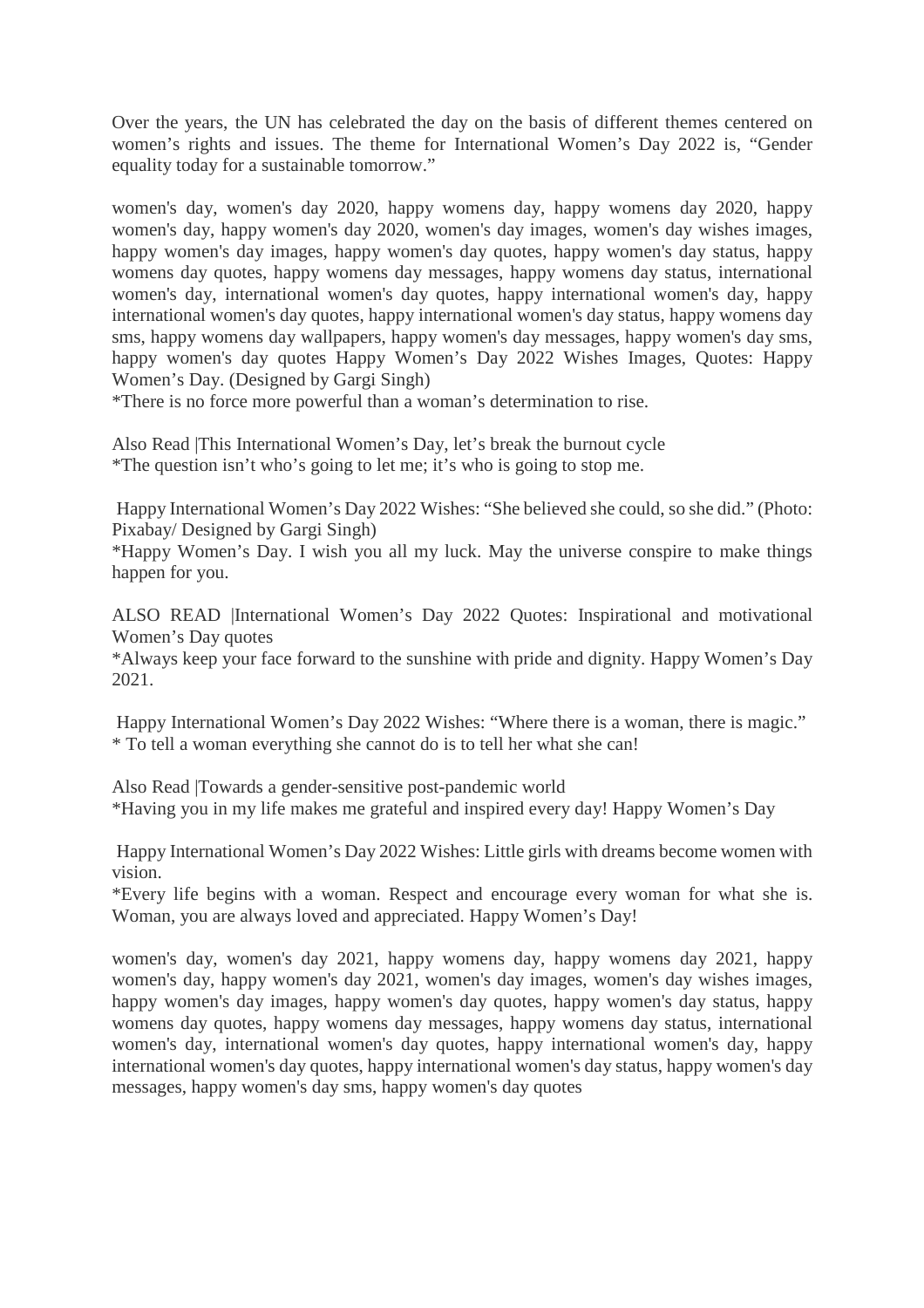# **Coronavirus**

#### **How the coronavirus steals the sense of smell (The Indian Express: 20220308)**

https://indianexpress.com/article/lifestyle/health/how-the-coronavirus-steals-the-sense-ofsmell-7804842/

Scientists are now beginning to unravel the biological mechanisms, which have been something of a mystery: The neurons that detect odors lack the receptors that the coronavirus uses to enter cells, prompting a long debate about whether they can be infected at all

The ability of the olfactory receptors to send and receive messages is disrupted. But the neurons don't die, and so the system can recover after the illness resolves. (Source: Getty Images/Thinkstock) Written by Roni Caryn Rabin

Few of COVID-19's peculiarities have piqued as much interest as anosmia, the abrupt loss of smell that has become a well-known hallmark of the disease. COVID patients lose this sense even without a stuffy nose; the loss can make food taste like cardboard and coffee smell noxious, occasionally persisting after other symptoms have resolved.

Scientists are now beginning to unravel the biological mechanisms, which have been something of a mystery: The neurons that detect odors lack the receptors that the coronavirus uses to enter cells, prompting a long debate about whether they can be infected at all.

Subscribe Now: Get Express Premium to access the best Election reporting and analysis

Insights gleaned from new research could shed new light on how the coronavirus might affect other types of brain cells, leading to conditions like "brain fog," and possibly help explain the biological mechanisms behind long COVID — symptoms that linger for weeks or months after the initial infection.

The new work, along with earlier studies, settles the debate over whether the coronavirus infects the nerve cells that detect odors: It does not. But the virus does attack other supporting cells that line the nasal cavity, the researchers found.

ALSO READ |Long Covid: The science shows how little we know

The infected cells shed virus and die, while immune cells flood the region to fight the virus. The subsequent inflammation wreaks havoc on smell receptors, proteins on the surface of the nerve cells in the nose that detect and transmit information about odors.

The process alters the sophisticated organization of genes in those neurons, essentially shortcircuiting them, the researchers reported.

Their paper significantly advances the understanding of how cells critical to the sense of smell are affected by the virus, despite the fact that they are not directly infected, said Dr Sandeep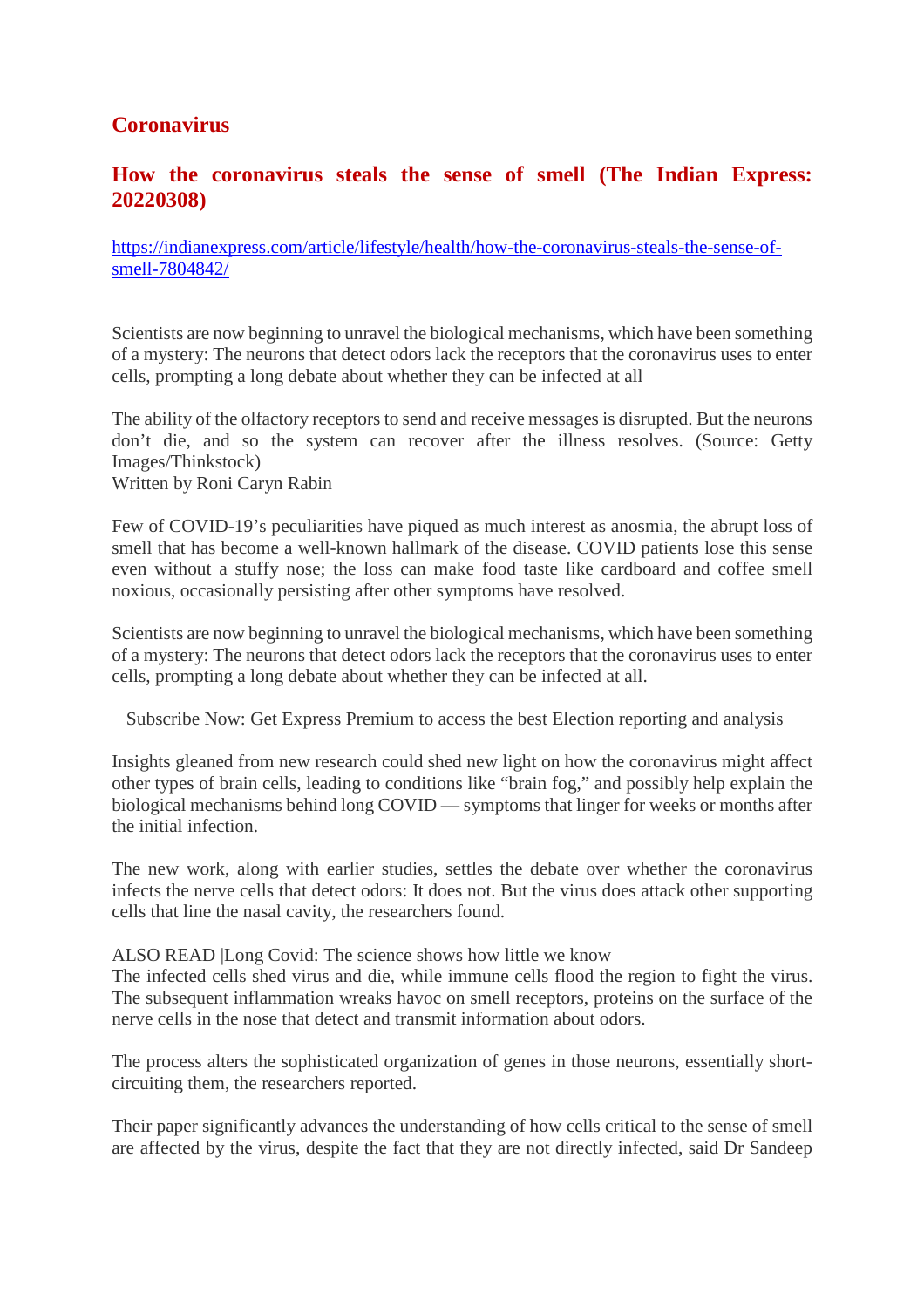Robert Datta, an associate professor of neurobiology at Harvard Medical School, who was not involved in the study.

"It's clear that indirectly, if you affect the support cells in the nose, lots of bad things happen," Datta said. "The inflammation in the adjacent cells triggers changes in the sensory neurons that prevent them from working properly."

Indeed, many complications of COVID appear to be caused by the immune system's friendly fire as it responds to infection by flooding the bloodstream with inflammatory proteins called cytokines, which can damage tissue and organs.

"This might be a general principle: that a lot of what the virus is doing to us is a consequence of its ability to generate inflammation," Datta said.

The new study is based on research carried out at Zuckerman Institute and Irving Medical Center at Columbia University in New York; the New York University Grossman School of Medicine; the Icahn School of Medicine at Mount Sinai in New York; Baylor Genetics in Houston; and the School of Medicine at the University of California, Davis. The research was published online in Cell in early February.

The scientists examined golden hamsters and human tissue specimens from 23 patients who succumbed to COVID. After the hamsters were infected with the original coronavirus, scientists tracked the damage to their olfactory systems over time.

(How do you know a golden hamster has lost its sense of smell? You don't feed it for several hours and then bury Cocoa Puffs in its bedding, said Benjamin tenOever, a professor of microbiology at NYU Langone Health and an author of the new research. Hamsters that can smell will find the cereal in seconds.)

The virus did not invade neurons, the researchers learned, only the cells that play supporting roles in the olfactory system. But that was enough to alter the function of the nearby neurons, leading to a loss of smell.

The immune response altered the architecture of genes in the neurons, disrupting production of odor receptors, said Marianna Zazhytska, a postdoctoral fellow at the Zuckerman Institute and one of the paper's first authors, along with a graduate student, Albana Kodra.

"It is not the virus itself causing all this reorganization — it's the systemic inflammatory response," Zazhytska said. "The nerve cells are not hosting the virus, but they are not doing what they did before."

The ability of the olfactory receptors to send and receive messages is disrupted. But the neurons don't die, and so the system can recover after the illness resolves.

#### ALSO READ |Some dos and don'ts to follow for a healthy gut

Earlier work at the Zuckerman Institute showed that neurons that detect smells have complex genomic organizational structures that are essential to the creation of odor receptors, and the receptor genes communicate among themselves very intensively, said Stavros Lomvardas, one of the paper's corresponding authors.